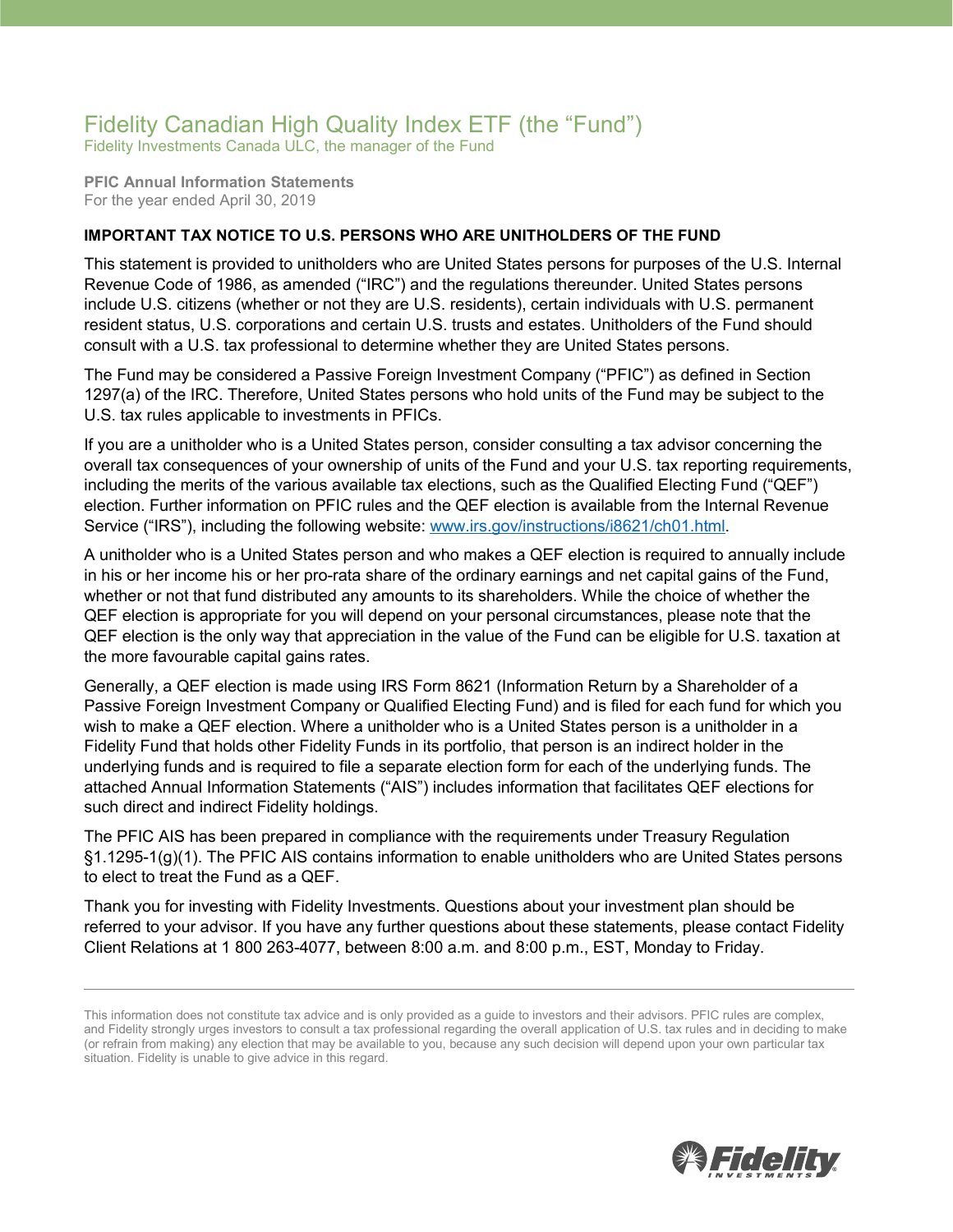## Fidelity Canadian High Quality Index ETF

**PFIC Annual Information Statements (US\$)** For the Fund's PFIC taxation year ended April 30, 2019

- 1. This Information Statement applies to the PFIC taxation year of Fidelity Canadian High Quality Index ETF (the "Fund") commencing on January 24, 2019 and ending on April 30, 2019.
- 2. The per-unit, per-day amounts of ordinary earnings and net capital gains for each class or series, as applicable, of the Fund and its lower tiered fund(s), as applicable, for the period specified in paragraph (1) are as follows:

| <b>FIDELITY FUND HELD</b>                   | <b>ORDINARY</b>    | <b>NET CAPITAL</b> | <b>CASH</b>             | <b>PROPERTY</b>         |
|---------------------------------------------|--------------------|--------------------|-------------------------|-------------------------|
| <b>DIRECTLY</b>                             | <b>EARNINGS \$</b> | <b>GAIN \$</b>     | <b>DISTRIBUTIONS \$</b> | <b>DISTRIBUTIONS \$</b> |
| Fidelity Canadian High<br>Quality Index ETF | 0.0031             | 0.0000             | 0.0000                  | 0.0000                  |

To determine your pro-rata share of the amounts above, multiply the amounts by the number of units of each class or series, as applicable, of units of the Fund you held during the year. Here is an example to illustrate the calculation using the per-unit, per-day factors:

You own 100 units of Fund A from the period January 1, 2019, through June 30, 2019. You purchased an additional 100 units of Fund A on July 1, 2019. You did not sell any units of the Fund at any time during the year.

The Fund's ordinary earnings were \$0.001 per unit, per day.

Result: Your ordinary earnings for 2019 are (\$0.001 \* 181 days \* 100) + (\$0.001 \*184 days\* 200) = \$54.90.